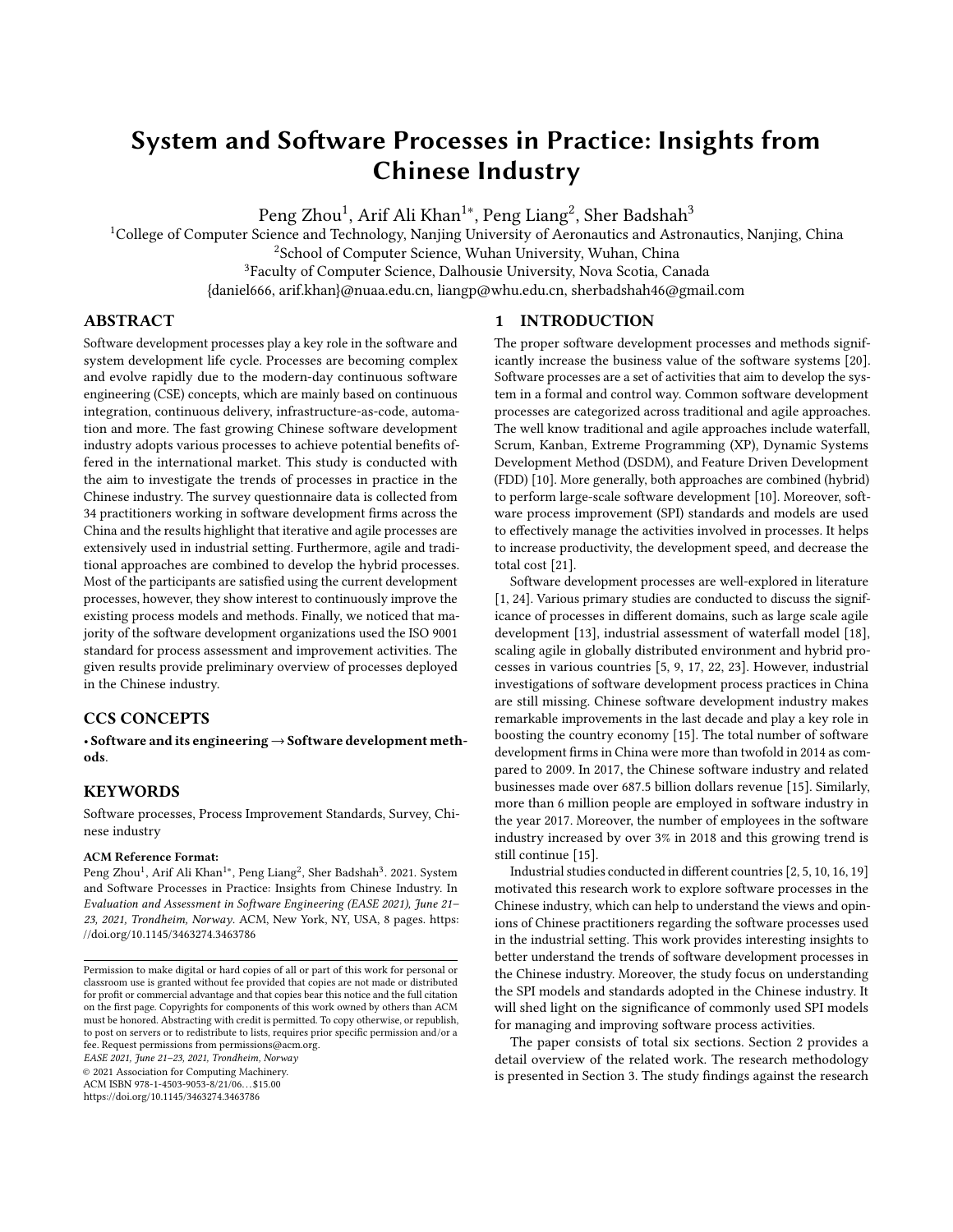questions are presented in Section 4 and the implications are discussed in Section 5. The threats to the validity of the study findings are highlighted in Section 6 and Section 7 concludes this work with future directions.

# 2 RELATED WORK

Software development processes are continuously evolving because of the complex, rapid and iterative development environment.

Marko et al. [\[3\]](#page-7-16) proposed the practice-driven software development process. They mentioned that practitioners usually do not follow rigorous development processes, because such processes are more part of academic research. They further focus on exploring the software development processes in practice for specific project domain. The study highlighted the significance of research work that investigate the real-world adoption of software development processes and their industrial impact.

David et al. [\[4\]](#page-7-17) compared the practices of agile software development processes adopted from 2010 and 2012. They mentioned that concepts of agile methods are widely adopted for years before 2010. Since then, the implementations of agile practices are apparently increased and agile development received significant industrial attention.

Similarly, Narendra et al. [\[12\]](#page-7-18) conducted an industrial survey and assessed the satisfaction level of the practitioners with respect to agile practices. The study findings reveal that most of the practitioners consider agile development processes more effective. They further mentioned that agile methods reduce workload stress and increase user satisfaction. Agile practices gradually replace traditional development processes and become a standard approach.

In recent years, the concept of hybrid development processes emerges and becomes more common in industrial setting. Marco et al. [\[10\]](#page-7-2) discussed that more generally the hybrid development processes consider traditional software development approaches as a framework, however, agile practices are used in some specific phase of the software development life cycle. Moreover, Jil et al. [\[9\]](#page-7-8) mentioned that the integration of both agile and traditional processes improve the delivery time, response to change and increase overall productivity.

The hybrid processes in practice are different across the world. Various studies related to the HELENA project are conducted in different countries [\[2,](#page-7-13) [5,](#page-7-7) [10,](#page-7-2) [16,](#page-7-14) [19\]](#page-7-15), however, still no study publish that specifically focus on the Chinese industry. China is one of the world-leading software industries and there is a demanding need to explore the significance of software processes in the Chinese industry.

#### 3 RESEARCH METHOD

The research method used to conduct this study is thoroughly discussed in this section. Research questions are described in Section 3.1. The structure of the survey instrument is reported in section-3.2. Finally, the data collection and analysis approaches are presented in section-3.3. Figure [1](#page-2-0) generalize the research method steps.

#### 3.1 Research questions

Software development processes in practice are significantly different in the way they are discussed in the academic research [\[3\]](#page-7-16). We targeted the Chinese software industry to investigate and understand the real-world picture of software development processes. The following research questions (RQs) are developed in order to achieve the given objective:

- RQ1 Which software development processes and practices are adopted in the Chinese industry?
- RQ2 Which hybrid processes are used in the Chinese software industry?
- RQ3 Do current development processes satisfy the software development practitioners?
- RQ4 Which SPI models and standards are used in the Chinese industry?

#### 3.2 Survey instrument development

The survey questionnaire is developed to collect industrial data and address the given RQs. The data were collected online using the Tencent questionnaire platform  $^1$  $^1$  and the questionnaire samples both English and Chinese language versions are provided in Appendix A. Moreover, the overview of the survey questions (short version) is also provided in Appendix A. The survey instrument was developed following the HELENA project questionnaire structure [\[11\]](#page-7-19). The first and second authors developed the structure and content of the questionnaire. The third and fourth authors evaluated the preliminary survey instrument and updated based on their understanding. Finally, all the authors participated in the consent meeting and finalized the questionnaire based on the mutual discussion and agreement. Moreover, the questionnaire was externally evaluated by inviting three qualitative software engineering research experts. The invited experts thoroughly reviewed the content of the questionnaire and provided their suggestions which are mostly related to the clarity and understandability of the survey questions. Finally, the questionnaire is revised based on their suggestions and developed both Chinese and English language samples (Appendix A).

The estimated time to complete the questionnaire takes 10 to 20 minutes, moreover, it is clearly mentioned in the questionnaire that the collected data will only be used for the research purposes and not be shared with third party under any circumstances.

#### 3.3 Data collection and analysis

The survey data were online collected from 5th February to the 2nd of March 2021. The simple random sampling approach [\[8\]](#page-7-20) is followed to collect online data from multiple software development firms across the China. Random sampling provides an equal opportunity to approach the large targeted population, as in this case the Chinese software industry is one of the world's leading and big industry. The most common social media platforms in China i.e., WeChat and QQ are used to approach the potential population and collect the survey data. We invited 41 practitioners to participate in the survey study. The first and second authors manually reviewed the received responses (i.e., 41) and revealed that 4 are incomplete and 3 participants mentioned that they are not familiar with the software development processes. We excluded total 7 responses and considered the remaining 34 for the final data analysis. Additionally, we publicly provided the dataset of the survey study to

<span id="page-1-0"></span><sup>1</sup>https://wj.qq.com/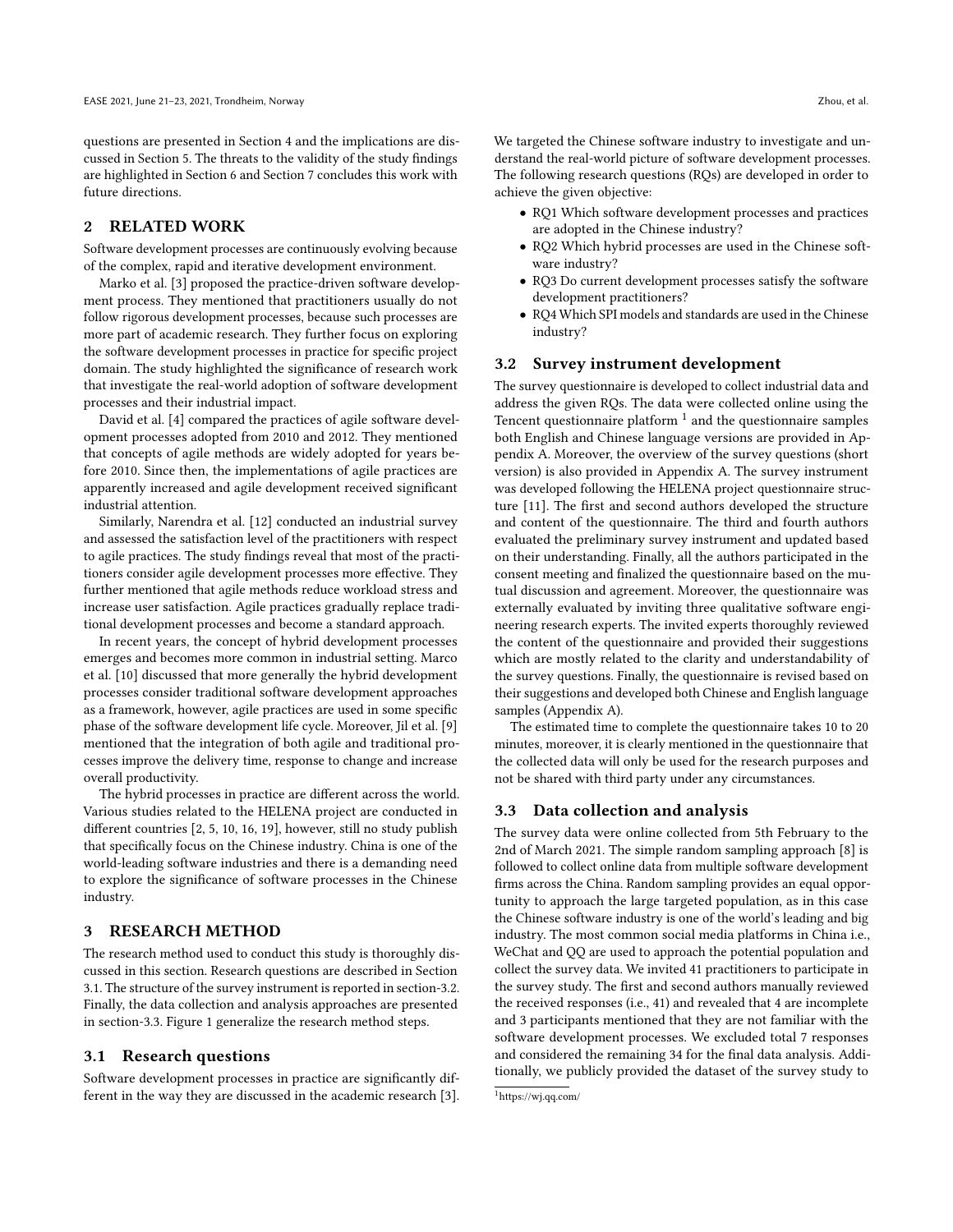<span id="page-2-0"></span>

Figure 1: Research method steps

enable others to verify and replicate this research work [\[25\]](#page-7-21). The complete research design of this study is provided in [1.](#page-2-0)

The descriptive analysis approach is used to analyze the survey data. It gives an opportunity to compare the data variables based on the Likert scale [\[8\]](#page-7-20). More narrow, the RQ1 data is analyzed by classifying the software processes into three major types, i.e., agile, traditional, and generic. The classification of processes is based on the framework provided by Marco et al. [\[10\]](#page-7-2). Agile consists of Scrum, Lean, Nexus, Kanban, ScrumBan, DSDM, Safe, LESS, XP, DevOps, Crystal, and FDD. Similarly, the traditional processes are Waterfall, V-Model, PRINCE2, Spiral Model, RUP, and SSADM. The rest are considered in the generic category, i.e., Iterative Development, Model Driven Architecture (MDA), Personal Software Process (PSP), Domain-Drive Design (DDD), and Team Software Process (TSD). Generic processes are abstractions of the process that can be used to explain different approaches to the software development. They can be adapted and extended to create more specific processes e.g., agile and traditional. The mentioned processes are provided in the questionnaire.

We used the following rules define by Marcelo et al. [\[14\]](#page-7-22) to define the hybrid methods:

- Agile + Generic = Agile;
- Traditional + Generic = Traditional;
- Agile + Traditional = Hybrid;

Based on the above given combination, the generic process could be either traditional or agile depending on the context. This rule is used to answer RQ2, that specifically focus on hybrid processes. RQ3 has been addressed by evaluating the degree of satisfaction of the survey respondents regarding the current processes used in industrial domain. Finally, the SPI standards and models are evaluated based on the survey responses to answer the RQ4.

### 4 RESULTS

In this section, we summarize the survey study results. Initially, a demographic overview of the findings is provided and then respectively answer the research questions of the study (RQ1-RQ4).

# 4.1 Study population

The survey results are based on the 34 complete and valid responses received from practitioners working in the Chinese software industry. The given data sample might not be strong enough to present the entire population of the industry; however, it provides interesting findings that encourage towards expanding this study in the future and exploring the Chinese industry with a large data sample. Results include 2 micro-sized, 3 small, 13 medium, 4 large, and 12 very large projects. Moreover, the size of the organizations are categorized as micro-sized (3), small (5), medium (7), large (6), and very large (13). The project and organization size classification are based on the criteria given in the HELENA project questionnaire [\[11\]](#page-7-19). Most of the projects in the survey study are from very large size organizations. Figure [2](#page-3-0) further demonstrates that a large number of projects are from cloud services provision and mobile applications industry. On the other hand, aviation and, logistics and transportation are noticed to be the less frequently mentioned industrial domains.

Further considering the survey population, different roles of the participants are observed. Most of the survey participants are developers (20, 58.8%) in comparison to the others i.e., team manager (4), tester (3), product owner (2), analyst/requirements engineer (2), and quality manager (2). Note that the survey participants do not include C-level management (e.g., CEO, CTO, CIO) and agile coach (e.g., Scrum Master). Additionally, we investigated the experience level (Software development experience in years) of the participants. The results shows that the experience level of the respondents mostly range from 3 to 5 years, i.e., 2 participants (5.8%) with less than one year of experience, 5 with 1-2 years (14.7%), 17 respondents (50.0%) with 3-5 years of experience, 8 participants (23.5%) with 6-10 years and 2 participants (5.8%) with more than ten years of professional experience. Furthermore, we summarized the survey participants degree of familiarity with the software processes and found that most of them have good knowledge and understanding except very few.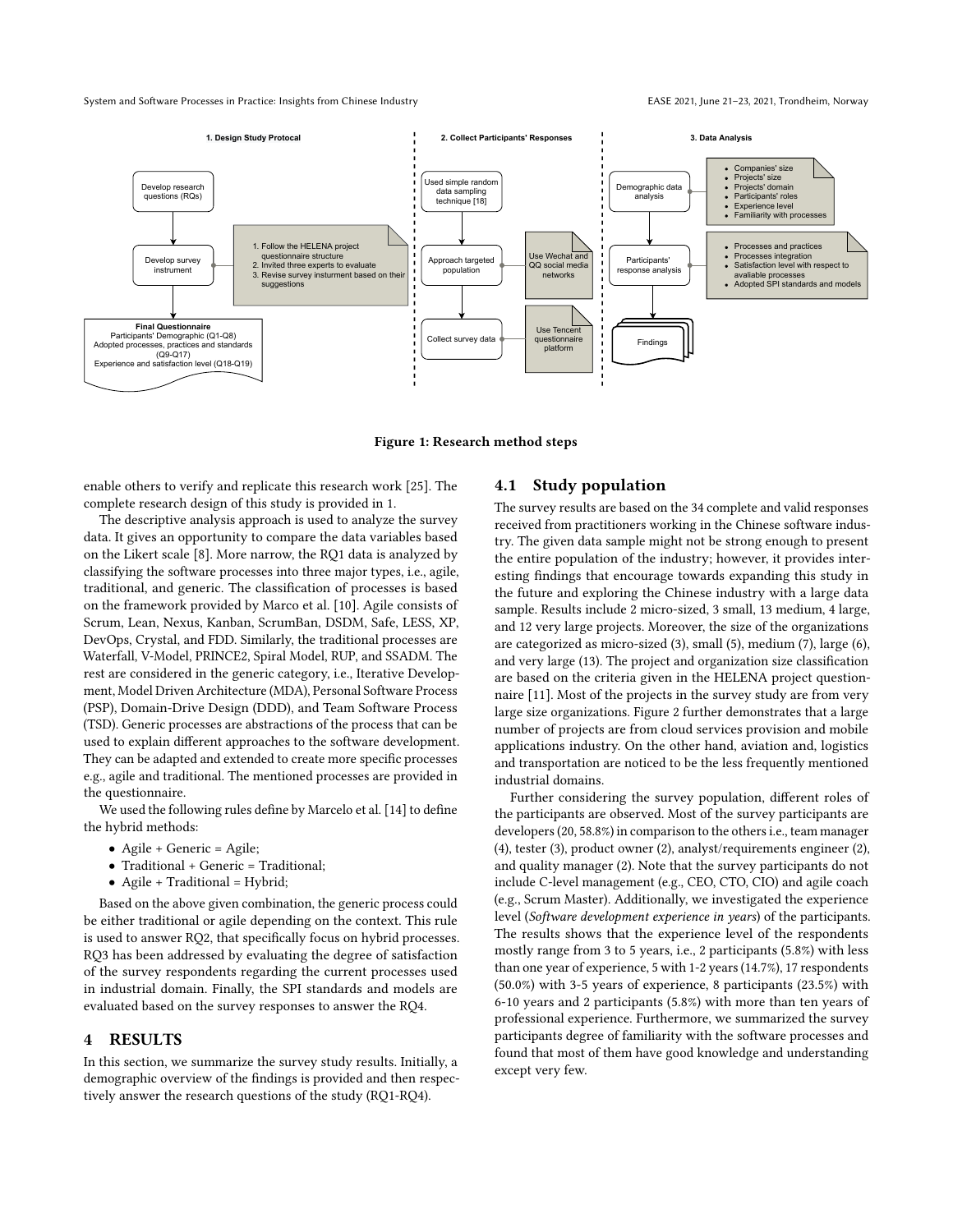#### EASE 2021, June 21-23, 2021, Trondheim, Norway Zhou, et al. 2021, 2021, 2021, 2021, 2021, 2021, 2021, 2021, 2021, 2021, 2021, 2021, 2021, 2021, 2021, 2021, 2021, 2021, 2021, 2021, 2022, 2021, 2022, 2021, 2022, 2021, 2022,

<span id="page-3-0"></span>

Figure 2: Project type

#### 4.2 RQ1: Software processes and practices

The aim of RQ1 is to highlight the current trends of software development processes in Chinese industry. The questions, Q14 and Q15 of the questionnaire are developed to get insights of the participants regarding the software development frameworks and methods used in Chinese industry, as well the adopted development practices. Both Q14 and Q15 are measured against the following scale:

- We do not use it: (do not know it or do not know if we use it or we never use it);
- We use it moderately: (we sometimes use it or we rarely use it);
- We use it extensively: (we always use it or we often use it);

Figure [3](#page-3-1) and Figure [4](#page-3-2) respectively show the frequency distribution of the survey respondents based on the above given scale. Frameworks and practices listed in Figure [3](#page-3-1) and Figure [4](#page-3-2) are reference to HELENA project questionnaire [\[11\]](#page-7-19). We noticed that Kanban is the most frequently used agile approach in Chinese software industry followed by DevOps (Figure [3\)](#page-3-1). Similarly, PRINCE2 is the most common framework in the traditional software development approaches category. Moreover, the practitioners consider Waterfall model as the second most significant traditional development approach. Finally, the iterative development is highlighted as the most prevalent generic process framework used in the Chinese industry. It has high frequency of occurrence with respect to both agile and traditional methods (Figure [3\)](#page-3-1). The industrial significance of iterative processes are also discussed in different other studies. HELENA project studies [\[5,](#page-7-7) [10,](#page-7-2) [17\]](#page-7-9) reported that iterative development is the most frequently adopted approach.

Similarly, the most significant software development practices used in Chinese industries are: Code Review, Release Planning, Design Review, Coding standards, and Iteration Planning. Automated Unit Testing, Continuous integration (CI) and Continuous

<span id="page-3-1"></span>

<span id="page-3-2"></span>Figure 3: Software development frameworks and methods used in China



Figure 4: Development practices used in China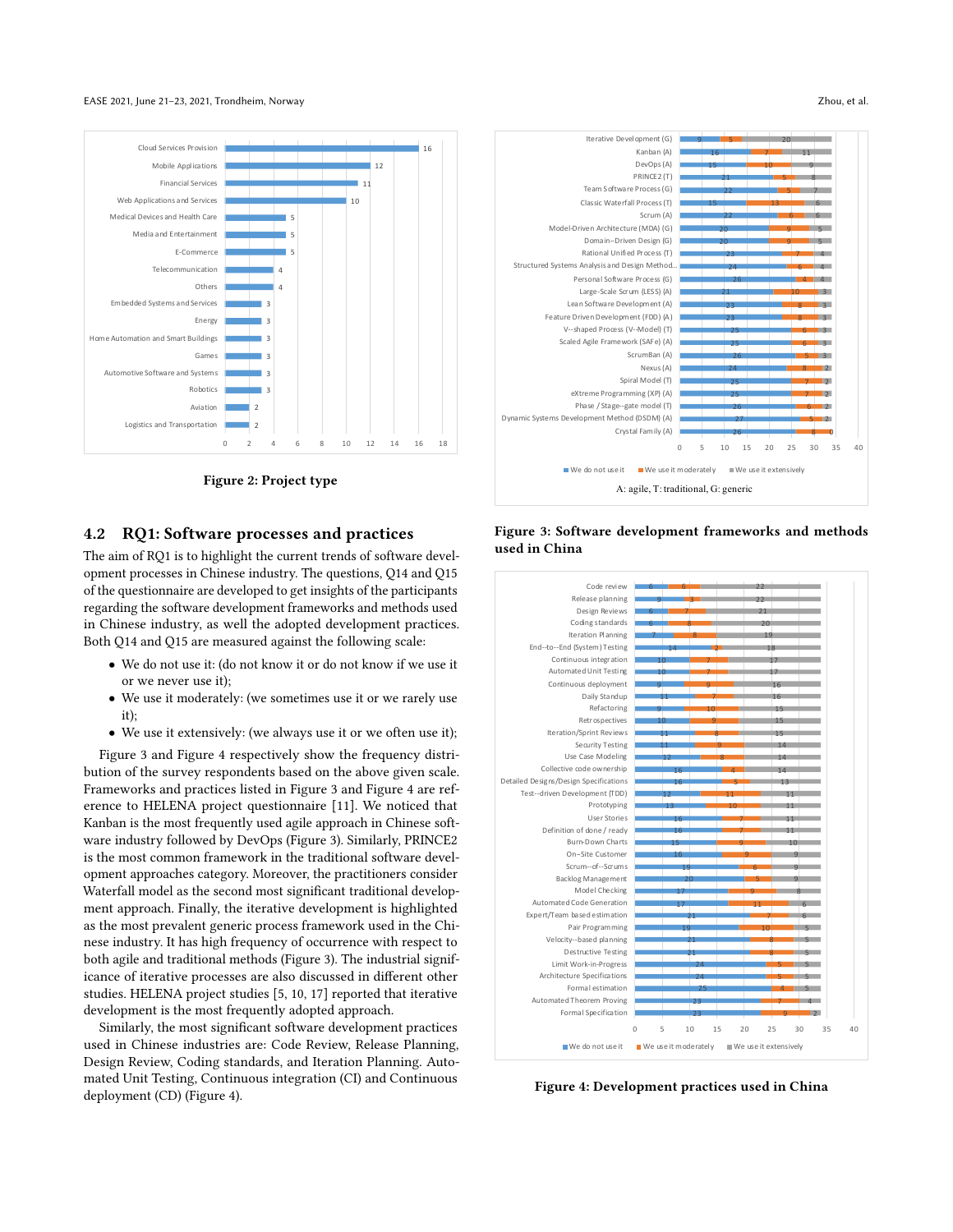System and Software Processes in Practice: Insights from Chinese Industry extending the State of the EASE 2021, June 21-23, 2021, Trondheim, Norway

#### Key Findings of RQ1

.

Finding 1: Iterative development is the most common process and this finding is inline with software processes surveys conducted in other countries [\[5,](#page-7-7) [10,](#page-7-2) [17\]](#page-7-9).

Finding 2: Kanban is considered as the most frequently adopted agile approach by the survey participants and PRINCE2 is the most common traditional process method

Finding 3: Code Review, release planning, design review, coding standards, and iteration planning are respectively the top most five significant software development practices (Figure [4\)](#page-3-2).

#### 4.3 RQ2: Processes integration

The aim of RQ2 is to study the industrial trends of integrating software development processes. The survey data is analyzed (Table [1\)](#page-4-0) based on the integration concepts discussed in Section 3.3.

#### Table 1: Software processes integration

<span id="page-4-0"></span>

| <b>Combination</b> Definition |                       | $n=18$ | 07   |
|-------------------------------|-----------------------|--------|------|
| Agile                         | agile + generic       |        | 44.4 |
| Traditional                   | traditional + generic | -3     | 16.7 |
| Hybrid                        | agile + traditional   |        | 38.9 |

The results given in Table [1](#page-4-0) illustrate that only (18, 52.9%) of the survey respondents consider the combination of development processes. We noticed that agile and generic processes are frequently (8, 44.4%) combined to develop software systems. The second most common processes are hybrid (7, 38.9%), where both agile and traditional models are integrated to perform the software development activities. Finally, only (3, 16.7%) of the survey participants consider the combination of traditional and generic methods. In summary, the given results reveal that the software development firms in China most commonly combine the agile and generic methods to manage the development activities. More specifically, we focus on the combination of agile and traditional approaches used in the hybridization process (Figure [5\)](#page-4-1). From the results, it is evident that two survey respondents consider the integration of LESS and Waterfall approaches to develop the hybrid development processes. The other hybrid processes mentioned by the survey participants are (Xp+V-Model), (FDD+SSADM), (SAFe+PRINCE2), (Kanban+Waterfall) and (DevOps+RUP) (Figure [5\)](#page-4-1).

#### <span id="page-4-2"></span>Table 2: Causes of integrating different frameworks

| Option                                           | $n = 18$ | $\%$ |
|--------------------------------------------------|----------|------|
| Planned as part of a process improvement pro- 10 |          | 55.6 |
| gram<br>Evolved from past projects over time     | 12       | 66.7 |

Moreover, the participants were asked the causes of integrating different processes in their respective organizations. The results

<span id="page-4-1"></span>

Figure 5: Hybrid processes adopted in China

shows that 56.6% of the respondents formally integrate the processes as part of a process improvement program, and 66.7% stated that the integration evolved progressively based on the previous projects experience reports (Table [2\)](#page-4-2).

# Key Findings of RQ2

Finding 4: More than half (18, 52.9%) of the survey participants integrated different development processes in their projects. Particularly, 7 participants used hybrid processes by combining both agile and traditional approaches. The integration of LESS and Waterfall have highest occurrence (2) in all hybrid processes.

Finding 5: (10, 55.6%) participants mentioned that process integration is part of their process improvement program, however, 12 (66.7%) respondents indicated that they scale the development activities towards process integration based on the experience of previous projects.

#### 4.4 RQ3: Practitioner Satisfaction level

The aim of RQ3 is to assess the user satisfaction level of existing development processes adopted in the Chinese software industry. To make stronger observations, we developed the survey question (Q18), which consist of seven statements assessment criteria, where each statement is evaluated against the following Likert scale:

- Disagree: (strongly disagree or somewhat disagree);
- Neutral: (neither agree nor disagree);
- Agree: (somewhat agree or strongly agree);

Figure [6](#page-5-0) illustrate the survey participants viewpoints regarding the currently deployed processes. More than half of the participants are satisfied with the available processes adopted in the Chinese software industry. The first statement "i.e. available processes provide strong support" given in Figure [6](#page-5-0) demonstrates that (21, 66.6%) participants show positive agreement with the support provided by the existing industrial processes, however, 4 participants submitted their feedback with disagreement. Similarly, (21, 66.6%) responses are in agreement with the statement "i.e. existing processes helps to develop the quality product" (Figure [6\)](#page-5-0). Interestingly, the assessment results for statement five reveal that (18, 50.0%) participants are positively interested in updating and improving the current development processes. It opens a call for future research that specifically focus on improving the available software processes and their practices.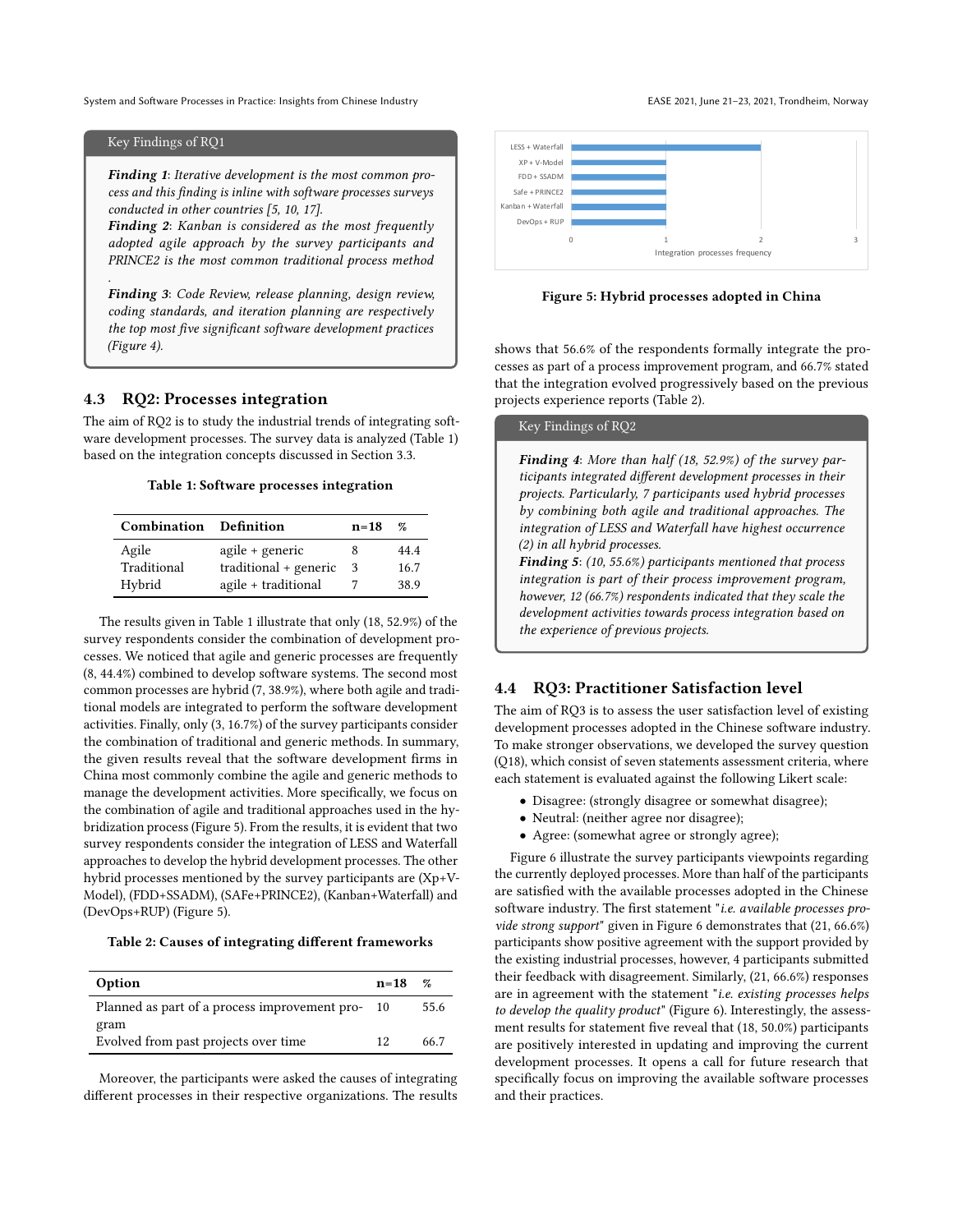<span id="page-5-1"></span>

| Respond<br>Number | Role                          |                  | Experience Familiar with software pro-<br>cess |
|-------------------|-------------------------------|------------------|------------------------------------------------|
| 41                | Developer                     | 1-2 years        | moderate                                       |
| 29                | Analyst/Requirements Engineer | $\langle$ 1 vear | little                                         |
| 20                | Tester                        | 3-5 years        | little                                         |
| 14                | Project/Team Manager          | $6-10$ years     | moderate                                       |

Table 3: Four Survey participants provided disagreement feedback

Furthermore, we discussed the disagreement responses submitted by the four participants regarding their satisfaction with the existing processes (statement-6). The details of the participants are summaries in Table [3,](#page-5-1) which reveal that that they have not strong understanding of the software processes and lack of processes knowledge might be the reason that they submitted disagreement responses.

Additionally, the open-ended questions are also provided to get additional information from the survey participants regarding the current processes. One of the survey respondents (project manager) mentioned that "software processes are same poles of magnet to team members, where team members always repel them". It highlights that still part of industrial practitioners in China are not interested in considering the existing processes for managing software development activities. Moreover, two participants mentioned that the current processes consist of formal activities, however, the real-world implementation of these processes brings no significant benefits.

Overall, the survey results indicate that majority of the participants satisfied with the current processes no matter the role or experience level.

#### Key Findings of RQ3

Finding 6: Most of the participants are satisfied using the existing software development processes with respect to support, quality, delivery, business values and agility (Figure [6\)](#page-5-0).

Finding 7: 18 (53.9%) of the survey respondents indicated that they are interested to add further improvement in the available processes. This is in line with the general understanding that continuous improvement should be part of development processes and this concept is considered in various process assessment standards and models.

# 4.5 RQ4: Software process improvement (SPI) standards and models

A list of most common SPI standards and models are provided to the survey participants for selecting the one they used in their respective organizations. The results reveal that 14 (41.2%) of the participants do not use SPI standards and models. Similarly, 6 (18%) participants have no knowledge of the standards they used. Moreover, only 14 (41.2%) respondents selected the specific SPI standards and models (Figure [7\)](#page-5-2). We noticed that ISO 9001 is the most commonly and frequently adopted standard in Chinese industry.

<span id="page-5-0"></span>

Figure 6: User satisfaction level

<span id="page-5-2"></span>

Figure 7: Software Process Improvement (SPI) standards and models used in China

Similarly, the second most significant model is CMMI, which is selected by 3 (21%) participants. ISO 9001 is a family of quality management standards; however, ISO 9001 could be used by any type of organization (i.e., small, medium, large) irrespective to the domain [\[7\]](#page-7-23). It consider the very core quality management principles, including customer focus, top management motivation, process and continuous improvement. Based on the above discussion, we could conclude that the strong quality management features provided by ISO 9001 make it best choice for all kind of organizations regardless of size and application domains.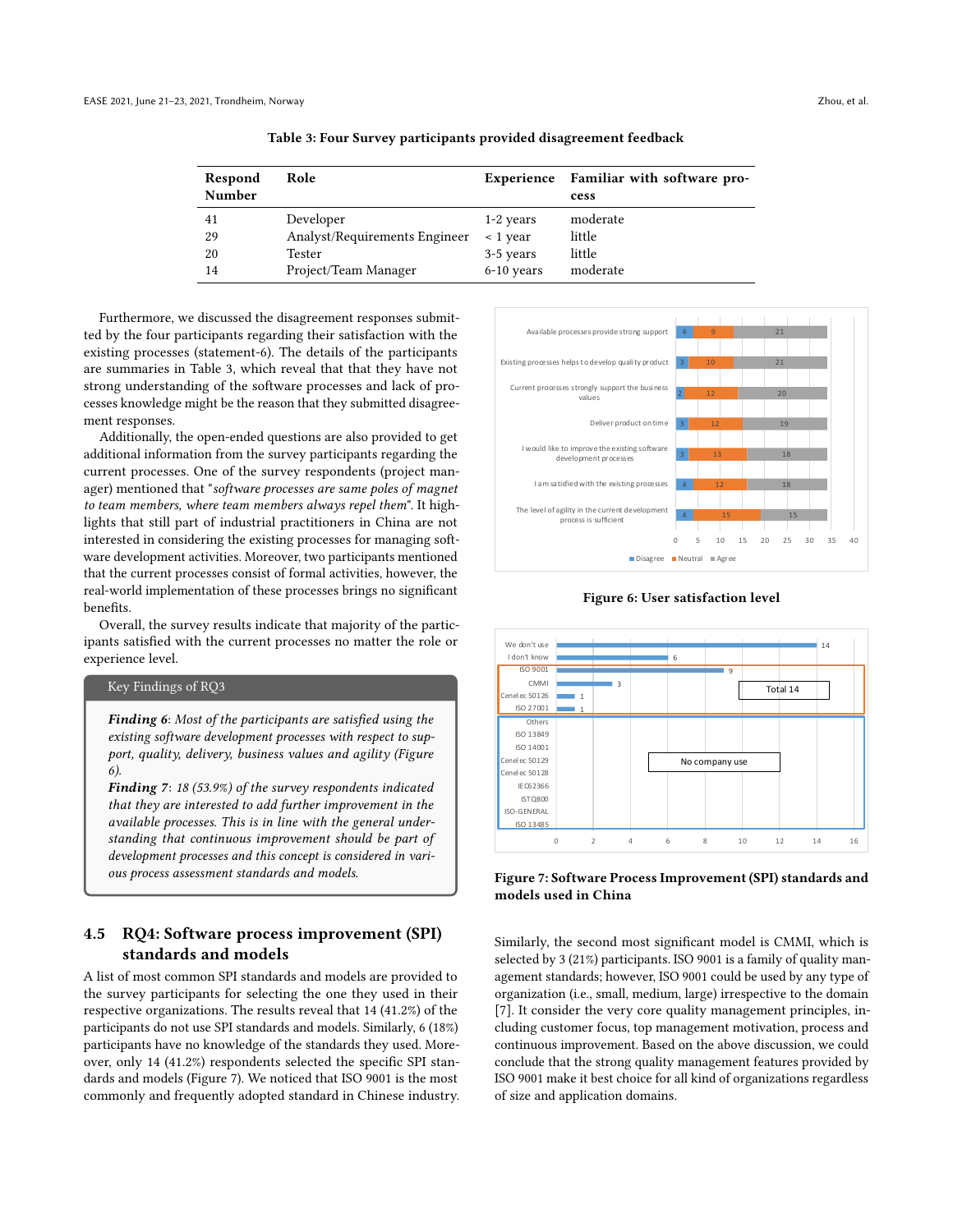System and Software Processes in Practice: Insights from Chinese Industry extending the State of the EASE 2021, June 21-23, 2021, Trondheim, Norway

### Key Findings of RQ4

Finding 8: ISO 9001 is the most common process assessment and improvement standard.

Finding 9: We noticed that 14 (41.2%) of the survey participants did not use any process improvement standard or model. This finding uncovers an interesting research gap to answer the question: Why SPI standards and models are not common in major part of the Chinese software industry?

# 5 INDUSTRIAL AND ACADEMIC IMPLICATIONS

This study is conducted to encapsulate the insights and perceptions of practitioners regarding software processes in China. The survey participants provided the understanding of processes in practice in their respective organizations. The findings of the study uncover the most common process methods, frameworks, practices, hybrid processes, and SPI standards. The study results provide a future roadmap to the software development organizations planning to deploy formal processes.

Moreover, the available literature is explored to understand software processes discussed in industrial setting. We noticed that, previously no studies are published that discuss various software processes aspects in the domain of Chinese industry. This study portrays a clear picture of existing software processes trends, limitations and demands. The findings provide a preliminary knowledge base of processes for future research in Chinese industry.

# 6 THREATS TO VALIDITY

Following are the potential threats to the validity of the study findings.

### 6.1 Construct validity threats

Construct validity refers to the relation between the concepts behind the experimentation and observations [\[6\]](#page-7-24). The observed results based on our experimentation might not correspond to the effect we think we are measuring [\[6\]](#page-7-24). The structure and content of the survey instrument could be potential threats to the construct validity of the study. The construct validity threats are mitigated by discussing the pilot questionnaire with software engineering research experts (Section 3.2). Moreover, the most relevant HELENA project [\[11\]](#page-7-19) questionnaire sample was used as guidelines to finalize the survey instrument of this study. Additionally, all the authors continuously participated in the development of the questionnaire.

#### 6.2 Internal validity threats

Internal validity threats refer to the factors that cause the outcomes but are not in control or measurable [\[6\]](#page-7-24). In this study, the factors that affect the internal validity of study findings include coverage bias (i.e., the job level distribution of the survey participants may not be balance), and item errors (i.e., survey respondents may not consider some questions intentionally or unintentionally). We improved the internal validity by manually filtering the responses containing the above given factors.

#### 6.3 External validity threats

External validity refers to the generalization of the study findings [\[6\]](#page-7-24). The study results are only based on a data sample of 34 survey participants and the given sample size might not be big enough to generalise the study findings. However, we plan to extend the study by conducting industrial survey with a larger data sample. Moreover, it is worth mentioning that several relevant software process management studies are conducted in the similar sample size range e.g., [\[5,](#page-7-7) [17\]](#page-7-9).

# 7 CONCLUSIONS AND FUTURE WORK

The aim of the study is to explore the practice of the existing software processes and SPI standards in Chinese industry. The industrial data is collected from 34 practitioners working across China. We would like to highlight that the given data sample is not big enough to generalise the study findings for the entire Chinese software industry. However, the results provide some interesting insights in comparison to previously conducted relevant studies in the range of similar data sample [\[5,](#page-7-7) [17,](#page-7-9) [23\]](#page-7-11).

Based on the survey data and analysis, we noted that iterative development (generic), Kanban (agile), and DevOps (agile) are respectively the three most common processes adopted in Chinese industry. The findings shed light on the significance of agile approaches and reveal that one of the world's leading software industries (i.e., Chinese) are moving from traditional process towards agile. Agile methods are the modern-day industrial demand.

The survey results further reveal that more than fifty percent participants followed the processes integration concepts. Based on the integration criteria discussed in Table 1, we noticed that majority of the firms combine agile and generic processes (agile: agile + generic) to perform development activities. The second most common integration approach is hybridization, where agile and traditional processes are integrated based on the project nature. In general, we could conclude that agile is the most significant industrial approach even in the integration environment.

Moreover, the survey results reveal that ISO 9001 is the most common software process improvement (SPI) standard . Importantly, 41.2% of the respondents mentioned that they do not use any process improvement standard or model. These results illustrate that using SPI standards is not a common trend in Chinese industry. Moreover, it uncovers a novel gap to further explore SPI practices in Chinese industry.

In the next step, we plan to extend this study and collect data from a large sample of the targeted population. The large data sample will provide a clear picture and more generalizable findings of software processes and practices adopted in the Chinese industry. Moreover, we will conduct a survey study to know what academia deliver to students regarding software processes. The long-term plan is to comparatively analyze the results of both industrial and academic survey and identify their differences and commonalities. These results will address the question: what industry really demand from academia?

#### REFERENCES

<span id="page-6-0"></span>[1] Nauman Bin Ali, Kai Petersen, and Claes Wohlin. 2014. A systematic literature review on the industrial use of software process simulation. Journal of Systems and Software 97 (2014), 65–85.